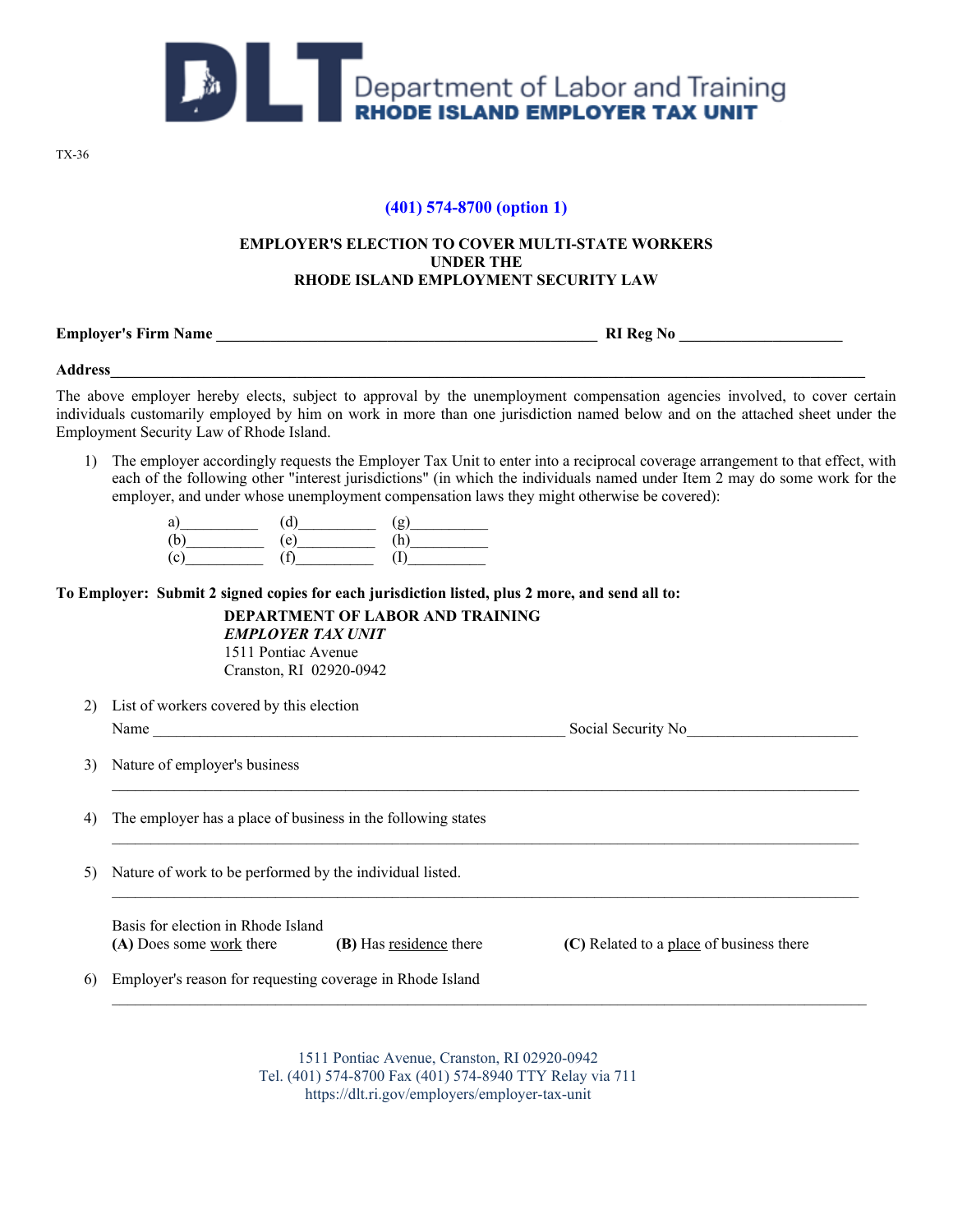

- 7) The employer requests that election become effective as of the beginning of a calendar quarter, namely as of
- 8) This election, if approved, shall remain operative as to the individuals listed herewith until terminated in accordance with the current applicable regulation of the Rhode Island Employer Tax section.

 $\_$  ,  $\_$  ,  $\_$  ,  $\_$  ,  $\_$  ,  $\_$  ,  $\_$  ,  $\_$  ,  $\_$  ,  $\_$  ,  $\_$  ,  $\_$  ,  $\_$  ,  $\_$  ,  $\_$  ,  $\_$  ,  $\_$  ,  $\_$  ,  $\_$  ,  $\_$  ,  $\_$  ,  $\_$  ,  $\_$  ,  $\_$  ,  $\_$  ,  $\_$  ,  $\_$  ,  $\_$  ,  $\_$  ,  $\_$  ,  $\_$  ,  $\_$  ,  $\_$  ,  $\_$  ,  $\_$  ,  $\_$  ,  $\_$  ,

- 9) The employer hereby agrees to give each individual covered by this election a notice thereof, promptly after its approval on this form, to be supplied by the Rhode Island Employer Tax Section and to file copies thereof with said agency.
- 10) To prevent this election from denying unemployment compensation coverage to workers not listed hereon, the employer hereby agrees with each interested jurisdiction approving this election that it may count the workers covered by this election, and their wages, as if this election did not apply, for the purpose of determining whether the employer is covered by the law of such jurisdiction and whether any other workers employed by him are covered by said law.